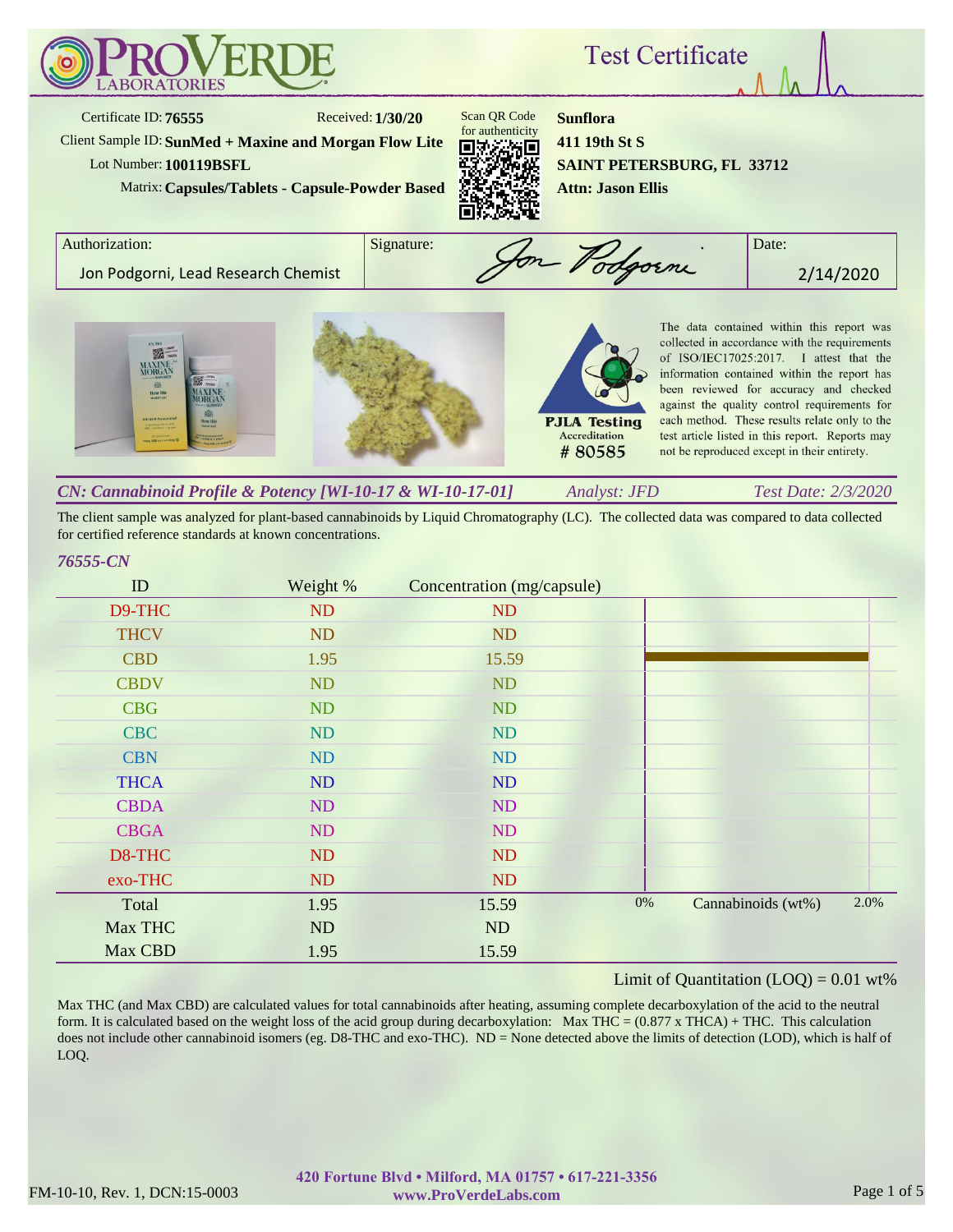Sunflora Certificate ID: 76555 Certificate ID: 76555 Lite (Capsules/Tablets - Capsule-Powder Based)

*Analyst: CJS Test Date: 2/6/2020*

|  | <b>MA: Moisture Analysis [WI-10-25]</b> | <i>Analyst: MTB</i> | Test Date: 2/3/2020 |
|--|-----------------------------------------|---------------------|---------------------|
|--|-----------------------------------------|---------------------|---------------------|

# *76555-MA*

Weight loss on drying: **0.1%**

The moisture content of the client sample was evaluated based on weight loss observed on heating. The recorded weight loss is due to the loss of water and volatiles (terpenes) observed upon sample drying.

# *EA: Elemental Analysis [WI-10-13]*

This test method was performed in accordance with the requirements of ISO/IEC 17025. These results relate only to the test article listed in this report. Reports may not be reproduced except in their entirety.

## *76555-EA*

| Symbol         | Metal      | Conc. <sup>1</sup> ( $\mu$ g/kg) | $RL$ ( $\mu$ g/kg) | Limits <sup>2</sup> ( $\mu$ g/kg) | <b>Status</b> |
|----------------|------------|----------------------------------|--------------------|-----------------------------------|---------------|
| AI             | Aluminum   | 149,272                          | 50                 |                                   |               |
| As             | Arsenic    | 136                              | 50                 | 1,500                             | <b>PASS</b>   |
| Cd             | Cadmium    | ND                               | 50                 | 500                               | <b>PASS</b>   |
| Ca             | Calcium    | 346,933                          | 500                |                                   |               |
| Cr             | Chromium   | 2,376                            | 50                 | 1,100,000                         | <b>PASS</b>   |
| Co             | Cobalt     | 180                              | 50                 | 5,000                             | <b>PASS</b>   |
| Cu             | Copper     | 4,359                            | 50                 | 300,000                           | <b>PASS</b>   |
| Fe             | Iron       | 248,938                          | 50                 |                                   |               |
| Pb             | Lead       | 361                              | 50                 | 500                               | <b>PASS</b>   |
| <b>Mg</b>      | Magnesium  | 621,276                          | 50                 |                                   |               |
| Mn             | Manganese  | 39,557                           | 50                 |                                   |               |
| Hg             | Mercury    | ND                               | 50                 | 3,000                             | <b>PASS</b>   |
| Mo             | Molybdenum | 268                              | 50                 | 300,000                           | <b>PASS</b>   |
| Ni             | Nickel     | 1,732                            | 50                 | 20,000                            | <b>PASS</b>   |
| $\overline{P}$ | Phosphorus | ND                               | 500                |                                   |               |
| $\bf K$        | Potassium  | 4,524,920                        | 500                |                                   |               |
| <b>Se</b>      | Selenium   | ND                               | 50                 |                                   |               |
| Ag             | Silver     | ND                               | 50                 | 15,000                            | <b>PASS</b>   |
| S              | Sulfur     | ND                               | 500                |                                   |               |
| Sn             | Tin        | ND                               | 500                | 600,000                           | <b>PASS</b>   |
| Zn             | Zinc       | 12,665                           | 50                 |                                   |               |

1) ND = None detected to the Method Detection Limit (MDL)

2) USP recommended maximum daily limits for oral drug product.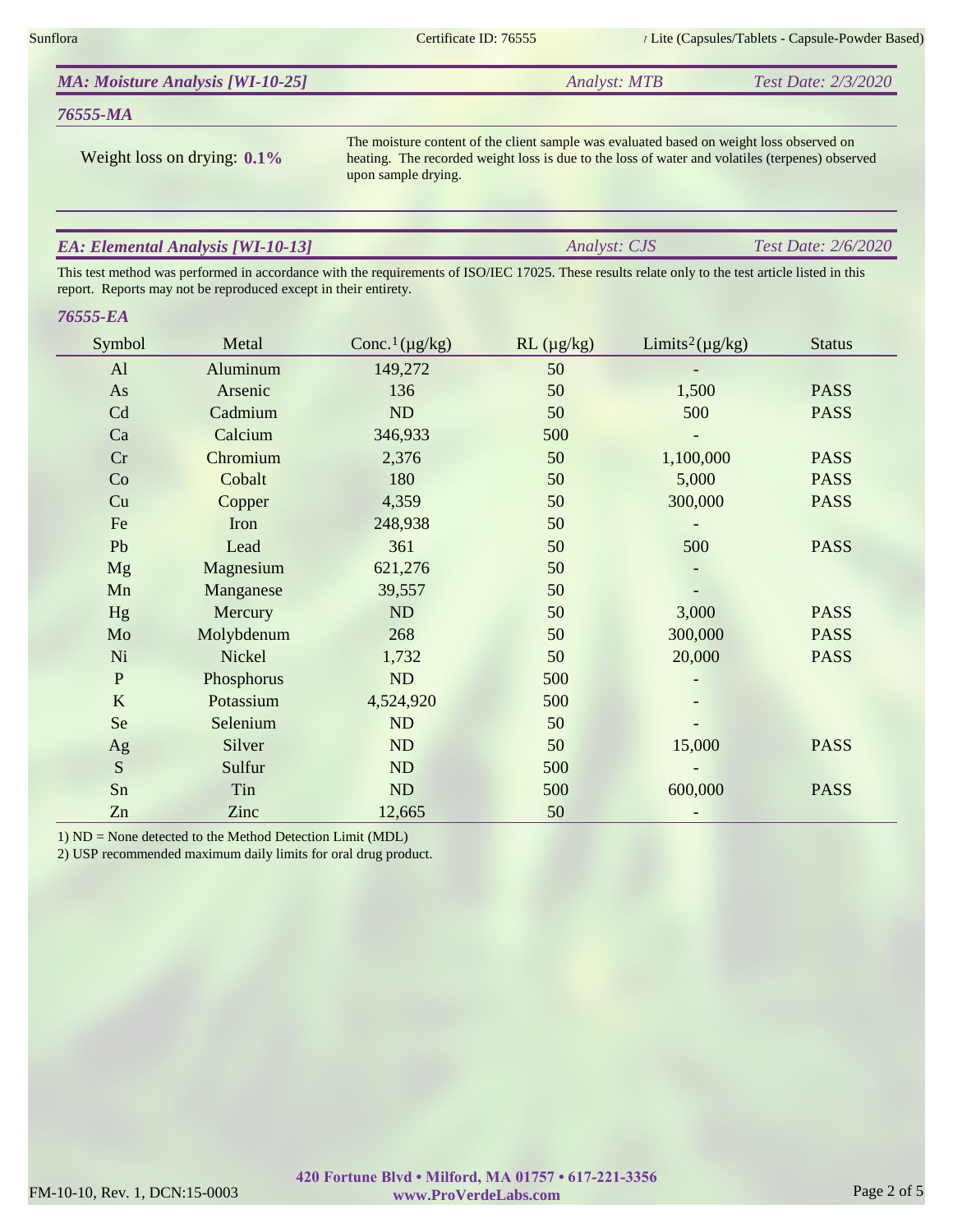| Analyst: MM | Test Date: 2/3/2020 |
|-------------|---------------------|
|             |                     |

This test method was performed in accordance with the requirements of ISO/IEC 17025. These results relate only to the test article listed in this report. Reports may not be reproduced except in their entirety.

## *76555-MB1*

| Symbol | Analysis                                       | Results   | Units | $Limits*$      | <b>Status</b> |
|--------|------------------------------------------------|-----------|-------|----------------|---------------|
| AC     | <b>Total Aerobic Bacterial Count</b>           | $=41,000$ | CFU/g | 100,000 CFU/g  | <b>PASS</b>   |
| CC     | <b>Total Coliform Bacterial Count</b>          | $<$ 100   | CFU/g | $1,000$ CFU/g  | <b>PASS</b>   |
| EB     | <b>Total Bile Tolerant Gram Negative Count</b> | < 100     | CFU/g | $1,000$ CFU/g  | <b>PASS</b>   |
| YM     | Total Yeast & Mold                             | <100      | CFU/g | $10,000$ CFU/g | <b>PASS</b>   |

Recommended limits established by the American Herbal Pharmacopoeia (AHP) monograph for Cannabis Inflorescence [2013], for consumable botanical products, including processed and unprocessed cannabis materials, and solvent-based extracts. Note: All recorded Microbiological tests are within the established limits.

|  | <b>MY: Mycotoxin Testing [WI-10-05]</b> | <i>Analyst: CJB</i> | Test Date: $2/2/2020$ |
|--|-----------------------------------------|---------------------|-----------------------|
|--|-----------------------------------------|---------------------|-----------------------|

This test method was performed in accordance with the requirements of ISO/IEC 17025. These results relate only to the test article listed in this report. Reports may not be reproduced except in their entirety.

## *76555-MY*

| <b>Test ID</b>          | Date     | <b>Results</b> | <b>MDL</b> | Limits     | Status <sup>*</sup> |
|-------------------------|----------|----------------|------------|------------|---------------------|
| Total Aflatoxin         | 2/2/2020 | $<$ MDL        | 2 ppb      | $<$ 20 ppb | <b>PASS</b>         |
| <b>Total Ochratoxin</b> | 2/2/2020 | 4.7            | 3 ppb      | $<$ 20 ppb | <b>PASS</b>         |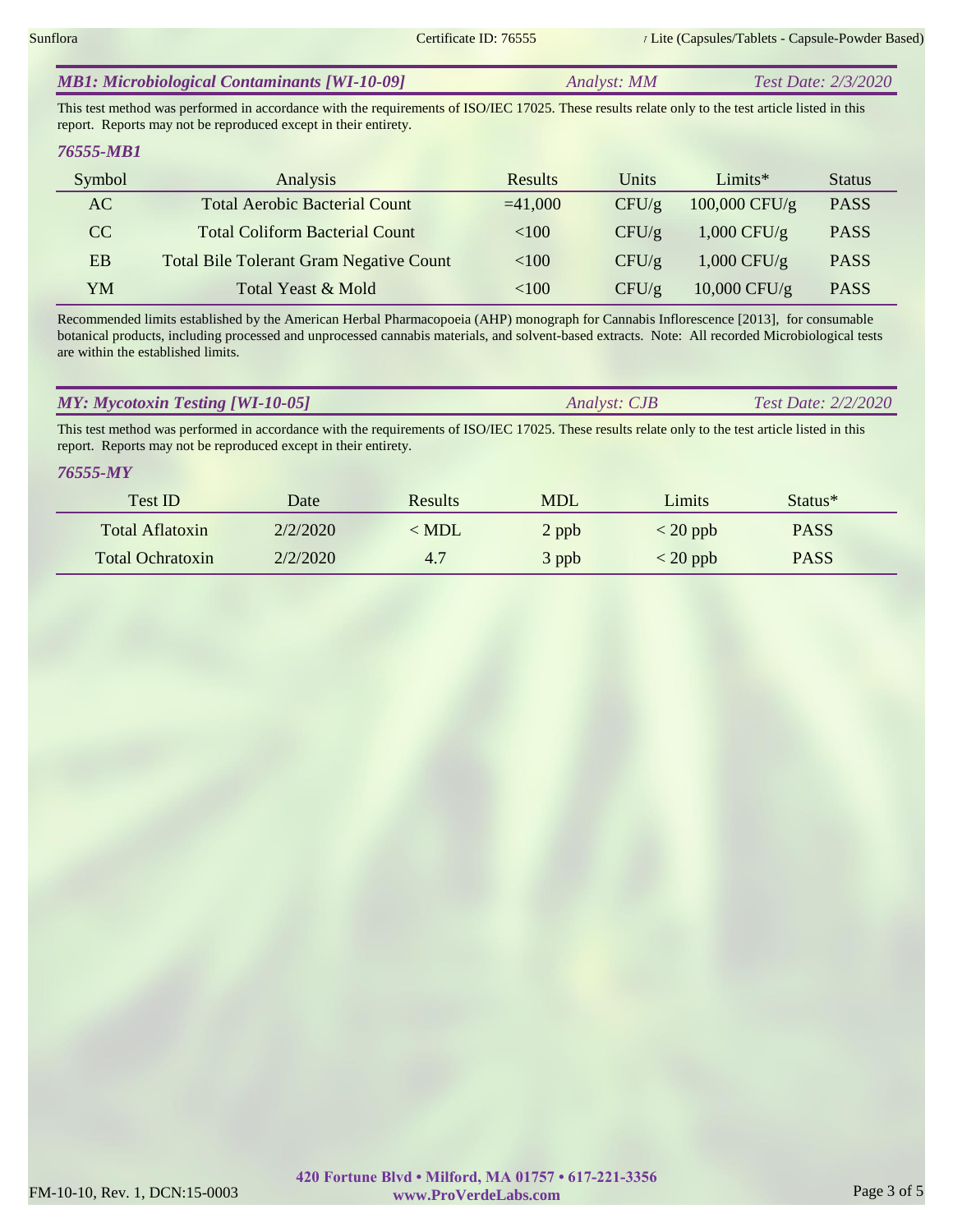| <b>PST: Pesticide Analysis [WI-10-11]</b> | Analyst: CJR | Test Date: 2/13/2020 |
|-------------------------------------------|--------------|----------------------|
|                                           |              |                      |

The client sample was anlayzed for pesticides using Liquid Chromatography with Mass Spectrometric detection (LC/MS/MS). The method used for sample prep was based on the European method for pesticide analysis (EN 15662).

#### *76555-PST*

| Analyte            | CAS         | Result    | Units | <b>LLD</b> | Limits (ppb) | <b>Status</b> |
|--------------------|-------------|-----------|-------|------------|--------------|---------------|
| Abamectin          | 71751-41-2  | ND        | ppb   | 0.2        | 300          | <b>PASS</b>   |
| Azoxystrobin       | 131860-33-8 | 126       | ppb   | 0.10       | 40000        | <b>PASS</b>   |
| <b>Bifenazate</b>  | 149877-41-8 | ND        | ppb   | 0.10       | 5000         | <b>PASS</b>   |
| Bifenthrin         | 82657-04-3  | ND        | ppb   | 0.20       | 500          | <b>PASS</b>   |
| Cyfluthrin         | 68359-37-5  | ND        | ppb   | 0.50       | 1000         | <b>PASS</b>   |
| Daminozide         | 1596-84-5   | ND        | ppb   | 10.00      | 10           | $\ast$        |
| Etoxazole          | 153233-91-1 | ND        | ppb   | 0.10       | 1500         | <b>PASS</b>   |
| Fenoxycarb         | 72490-01-8  | ND        | ppb   | 0.10       | 10           | <b>PASS</b>   |
| Imazalil           | 35554-44-0  | ND        | ppb   | 0.10       | 10           | <b>PASS</b>   |
| Imidacloprid       | 138261-41-3 | <b>ND</b> | ppb   | 0.10       | 3000         | <b>PASS</b>   |
| Myclobutanil       | 88671-89-0  | ND        | ppb   | 0.10       | 9000         | <b>PASS</b>   |
| Paclobutrazol      | 76738-62-0  | <b>ND</b> | ppb   | 0.10       | 10           | <b>PASS</b>   |
| Piperonyl butoxide | $51-03-6$   | ND        | ppb   | 0.10       | 8000         | <b>PASS</b>   |
| Pyrethrin          | 8003-34-7   | ND        | ppb   | 0.1        | 1000         | <b>PASS</b>   |
| Spinosad           | 168316-95-8 | ND        | ppb   | 0.1        | 3000         | <b>PASS</b>   |
| Spiromesifen       | 283594-90-1 | ND        | ppb   | 0.10       | 12000        | <b>PASS</b>   |
| Spirotetramat      | 203313-25-1 | ND        | ppb   | 0.10       | 13000        | <b>PASS</b>   |
| Trifloxystrobin    | 141517-21-7 | ND        | ppb   | 0.10       | 30000        | <b>PASS</b>   |

\* Testing limits for ingestion established by the State of California: CCR, Title 16, Division 42, Chapter 5, Section 5313. ND indicates "none detected" above the lower limit of detection (LLD). Analytes marked with (\*) indicate analytes for which no recovery was observed for a pre-spiked matrix sample.